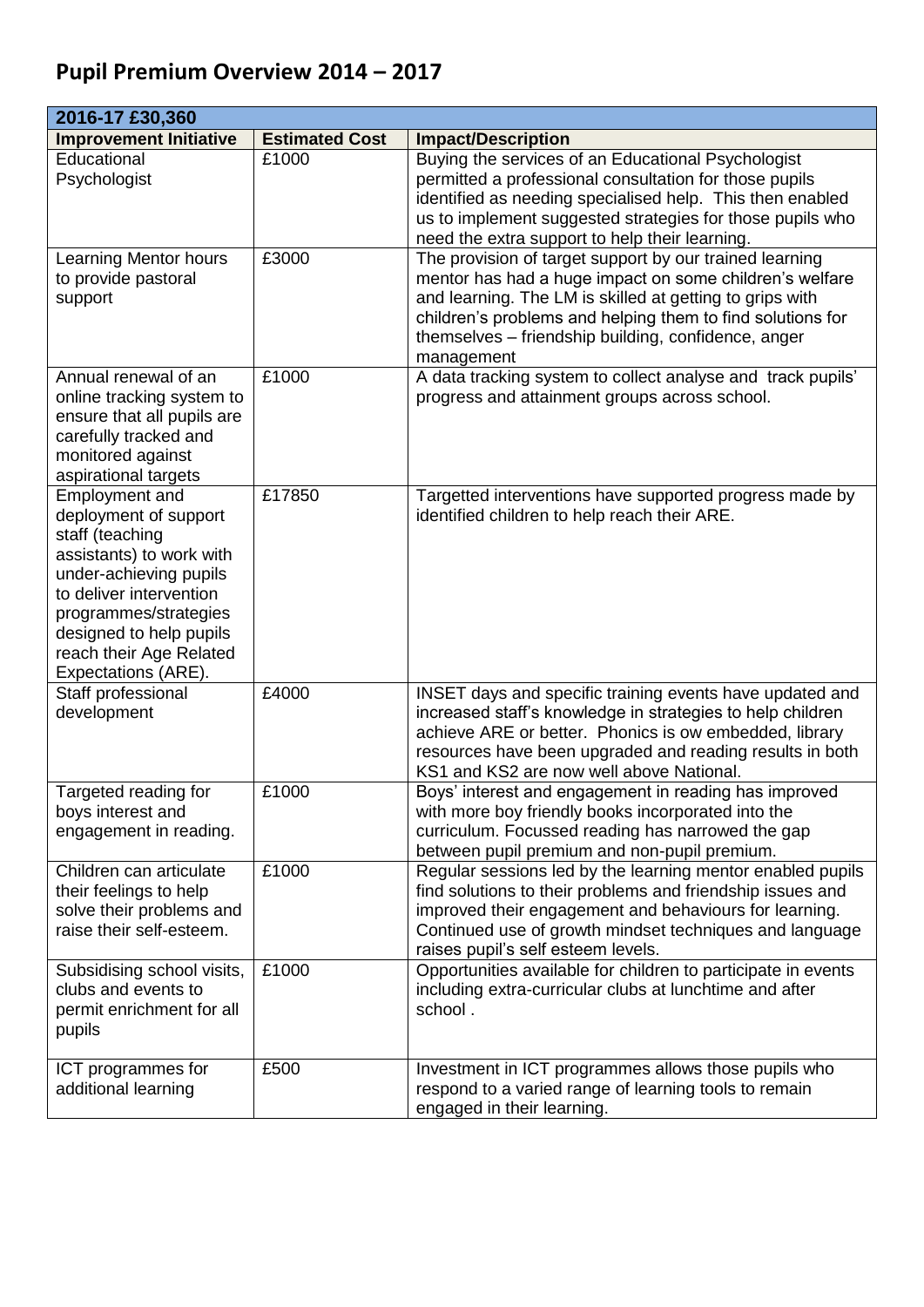| 2015-2016 £26,000                                                                                                                                       |                                                      |                                                                                                                                                                                                                                                                                         |
|---------------------------------------------------------------------------------------------------------------------------------------------------------|------------------------------------------------------|-----------------------------------------------------------------------------------------------------------------------------------------------------------------------------------------------------------------------------------------------------------------------------------------|
| <b>Improvement Initiative</b>                                                                                                                           | <b>Estimated Cost</b>                                | <b>Impact/Description</b>                                                                                                                                                                                                                                                               |
| Investment in the<br>'Achievement for All 3As'<br>project to ensure<br>targeted support,                                                                | £500 (year 2)<br>£1000 teacher<br>release - training | Good quality CPD from the project which is evident in every<br>classroom. All children have benefitted from the 'growth<br>mindset' work and are using ever more sophisticated<br>language about their learning.                                                                        |
| teaching and parental<br>interaction for children<br>entitled to pupil premium<br>and vulnerable learners<br>within the school                          | (focus on marking<br>and feedback)                   | Structured conversations have strengthened links between<br>home and school.                                                                                                                                                                                                            |
| <b>Additional Teaching</b><br>Assistant (TA) hours to<br>provide support for<br>vulnerable leaners within<br>classes                                    | £12000                                               | Impact to be evaluated at the end of the year                                                                                                                                                                                                                                           |
| <b>Learning Mentor hours</b><br>to provide pastoral<br>support                                                                                          | £2800 $-5$ hours<br>per week                         | The provision of target support by our trained learning<br>mentor has had a huge impact on some children. The LM<br>is skilled at getting to grips with children's problems and<br>helping them to find solutions for themselves - friendship<br>building, confidence, anger management |
| Acquiring additional<br>resources aimed at<br>raising standards - for<br>example maths                                                                  | Maths resources<br>Assessment<br>materials           | New resources mean that learning is supported and that<br>there is consistency through school.                                                                                                                                                                                          |
| resources, assessment<br>materials, pocket books<br>for parents and reading<br>books                                                                    | £500                                                 |                                                                                                                                                                                                                                                                                         |
| Purchase of an online<br>tracking system to<br>ensure that all pupils are<br>carefully tracked and<br>monitored against<br>aspirational targets         | £1000                                                | A data tracking system to collect and analyse and track<br>pupils' progress and attainment across school. The system<br>has also made reporting to parents and governors much<br>easier for staff and senior leaders especially in the light of<br>'life after levels'.                 |
| Staff professional<br>development - phonics,<br>spelling, punctuation,<br>handwriting difficulties,<br>reading intervention, and<br>speech and language | £1500                                                | Impact to be evaluated at the end of the year                                                                                                                                                                                                                                           |
| Funding for school trips,<br>enrichment activities and<br>afterschool clubs -<br>subsidise costs                                                        | £1500                                                | Allows all children to participate in a wide range of activities<br>e.g. the pantomime trip and cinema trip were the first time<br>that some of the children had had these experiences                                                                                                  |
| Funding for adhoc<br>breakfasts and FSM milk<br>provision                                                                                               | £750                                                 | All children are able to start the school day having had<br>something to eat. This helps concentration and learning.                                                                                                                                                                    |
| Subsidy for an extra bus<br>service - vulnerable<br>pupils at school on time<br>ready to learn                                                          | £3000                                                | Attendance has steadily improved as las the number of<br>children arriving to school late.                                                                                                                                                                                              |
| I-pads to develop guided<br>reading and class<br>activities                                                                                             | £2500                                                | Impact to be evaluated at the end of the year                                                                                                                                                                                                                                           |